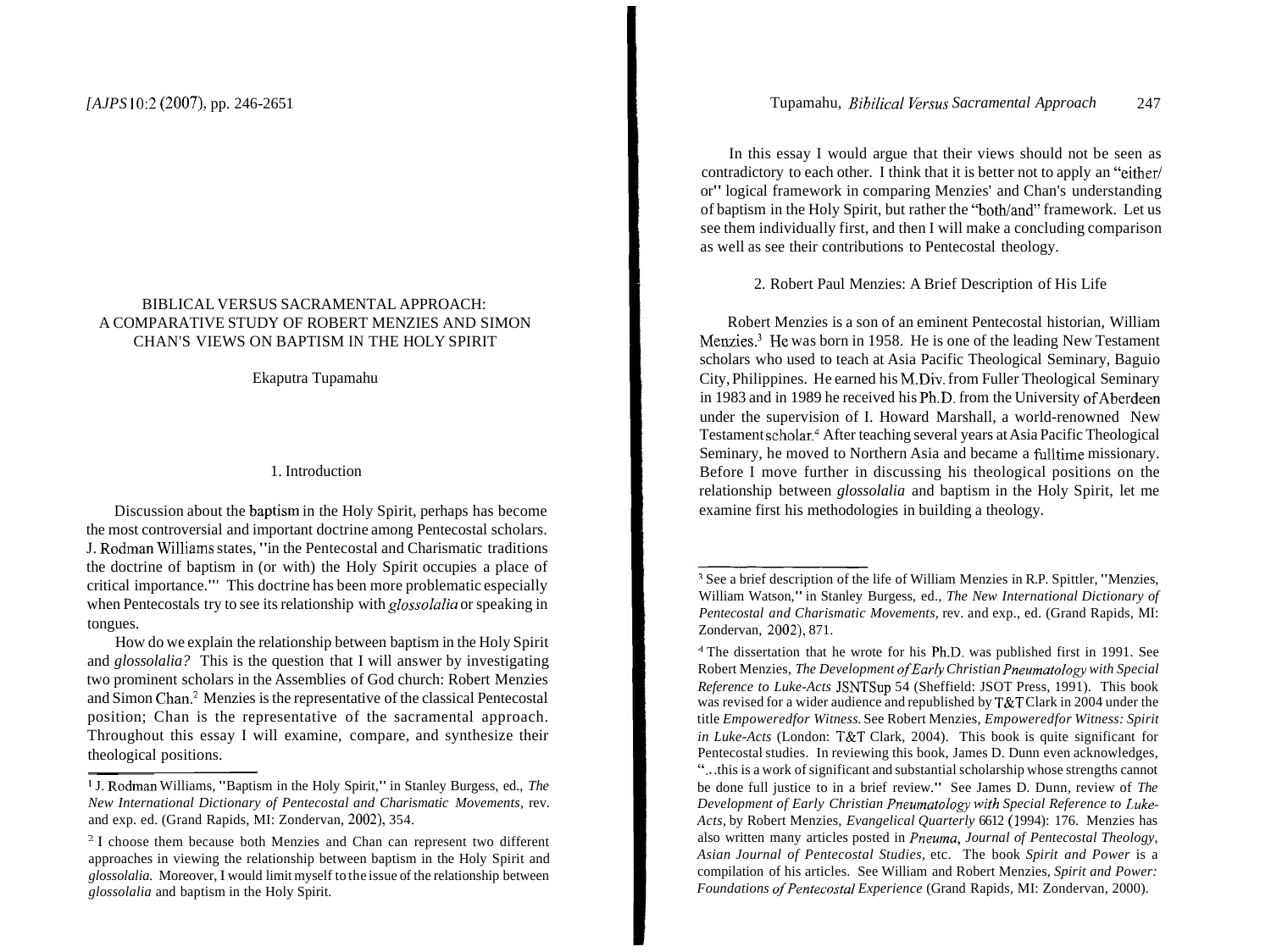#### 2.1 Menzies' Theological Methods

Menzies is not only a typical Pentecostal, but also Evangelical in his approach. There are three things that I would comment on Menzies' methodologies which developed his theological system. First, he rejects the idea of Pentecostal hermeneutics.<sup>5</sup> For him, Pentecostal hermeneutics is no more than evangelical hermeneutics. Hermeneutics should be an investigation to find the meaning of a text in its original historical context. Menzies is very much in favor of the so-called reading "behind the text" or the authorial intent hermeneutical approach. $6\,$  We have to find the intention of Luke in order to articulate our Pentecostal theology. Obviously, this is a typical evangelical approach to the Bible. Moreover, the high view of the Bible is clearly seen in his writings. This then leads him to the second point of his methodology.

<sup>5</sup> See Robert Menzies, "Jumping off the Postmodern Bandwagon," *Pneuma* 16 (Spring 1994): 11 5-20. This article is later included in his *Spirit and Power;* 63- 8. It is his response to Timothy Cargal's articlc: "Beyond the Fundamentalist-Modernist Controversy: Pentecostals and Hermeneutics in a Postmodern Age," *Pneuma* 15 (Fall 1993): 163-87. Cargal strongly argues that if we see the way Pentecostals approach the Bible, especially in French Arrington's writing, we will find that Pentecostal's way of reading the Bible does not fit at all in the framework Evangelical or Fundamentalist-Modernist epistemology. Therefore, Cargal suggests that it would be more relevant and better if Pentecostals can embrace the postmodern epistemological framework and use it for their hermeneutical approach to the Bible. Menzies argues against this article. He frankly says that Cargal's writing is "lucid, insightful and ultimately disturbing." See *Spirit and Powev,* 63. He sees one of the most dangerous consequences of Cargal's approach is that the truth will become very subjective and relative.

<sup>6</sup> Joel Green explains that there are three ways of approaching or reading a text: *behind t/7e text, in the text,* and *infront of the text.* Reading *behind /he text* is an authorial intended meaning approach. In this approach, we try to find the meaning that lies in the mind of the author. The meaning can be discovered by trying to think as the author thinks, feel as the author feels, etc. Reading *in the text* assumes the textual autonomous notion. The meaning should be found in the text and not in the mind of the author. The last approach is reading *in front of the text* or reader response approach. This kind of approach assumes that the reader is the determiner of the meaning of a text. For further discussion see Joel B. Green, "The Challenge of Reading the New Testament," in *Reading the New Testament: Strategies for Interpretation, ed. Joel B. Green (Grand Rapids, MI: Eerdmans, 1995), 6-8. For* discussion on reading *behind the text,* see E.D. Hirsch, *Validity In Interpretation*  (New Heaven/London: Yale University Press, 1967), 1-23; Robert H. Stein, "The Benefits of an Author-Oriented Approach to Hermeneutics," *Journal* of *the* 

Second, for Menzies, Pentecostal theological articulation should be in response to their evangelical friends' challenges. Within this framework Menzies starts to build his Pentecostal theology. His theology is a form of dialogue between his Pentecostal heritage and evangelical epistemology. Menzies believes that Pentecostals should use an evangelical framework in order to make them (evangelical friends) see that Pentecostal theology is valid. It seems like the validity of Pentecostal theology is determined by evangelical epistemology. So, the Pentecostal theological task is to convince the evangelical friends of the validity of the Pentecostal experience. If Pentecostals can prove their theology in this framework, then their theology is sound. In other words, Pentecostals will find their true identity if they can be accepted by their evangelical friends. Moreover, he states,

> My vision of the future is quite different [from Cargal's vision]. I see assimilation of the modern Pentecostal movement into the broader evangelical world as an exciting and positive event. Loolting back over the past fifty years, we can affirm the strength we found in our evangelical heritage. This is especially true with respect to biblical interpretation.'

The third thing that I want to point out is that Menzies' theological methodology does not leave any room for church tradition. Perhaps because of his strong evangelical heritage of *Sola Scriptura,* he tends to neglect the role of tradition in the process of theologizing. So, theology must merely be built on biblical exegesis.<sup>8</sup> Even though he tallts about the limitations The<br>methodo<br>of his str<br>role of tr<br>be built d<br>Evangelia<br>"The Her

' Menzies, *Spirit und Power,* 67.

I

*Evangelical Theological Society* 44 (September 2001): 451-66; Scott A. Blue, "The Hermeneutics of E. D. Hirsch, Jr. and its Impact on Expository Preaching: Friend or Foe," *Journal of the Evangelical Theological Society* 44 (June 2001): 253-69. Walter C. Kaiser, Jr., "Legitimate Hermeneutic," in Donald K. McKim, ed. A Guide to Contemporary Hermeneutics: Major Trends in Biblical ed. *A Guide to Contemporary Hermeneutics: Major Trends in Biblical Interpretation* (Grand Rapids, MI: Eerdmans, 1996), 111-41. For further discussion <sup>1</sup>of reading *in the text* see Norman Geisler, "The Relation of Purpose and Meaning in Interpreting Scripture" *Grace Theological Journal* 512 (Fall 1984): 229-45. For discussion on reading *in front of the text* or reader response see Michael Cahill, "Reader-Response Criticisin and the Allegorizing Reader" *Theological Studies*  57 (March 1996): 89-96; Robert **I;.** Fowler, "Who is 'the Reader' in Reader Response Criticism?" *Semeia* 31 (1985): 5-26.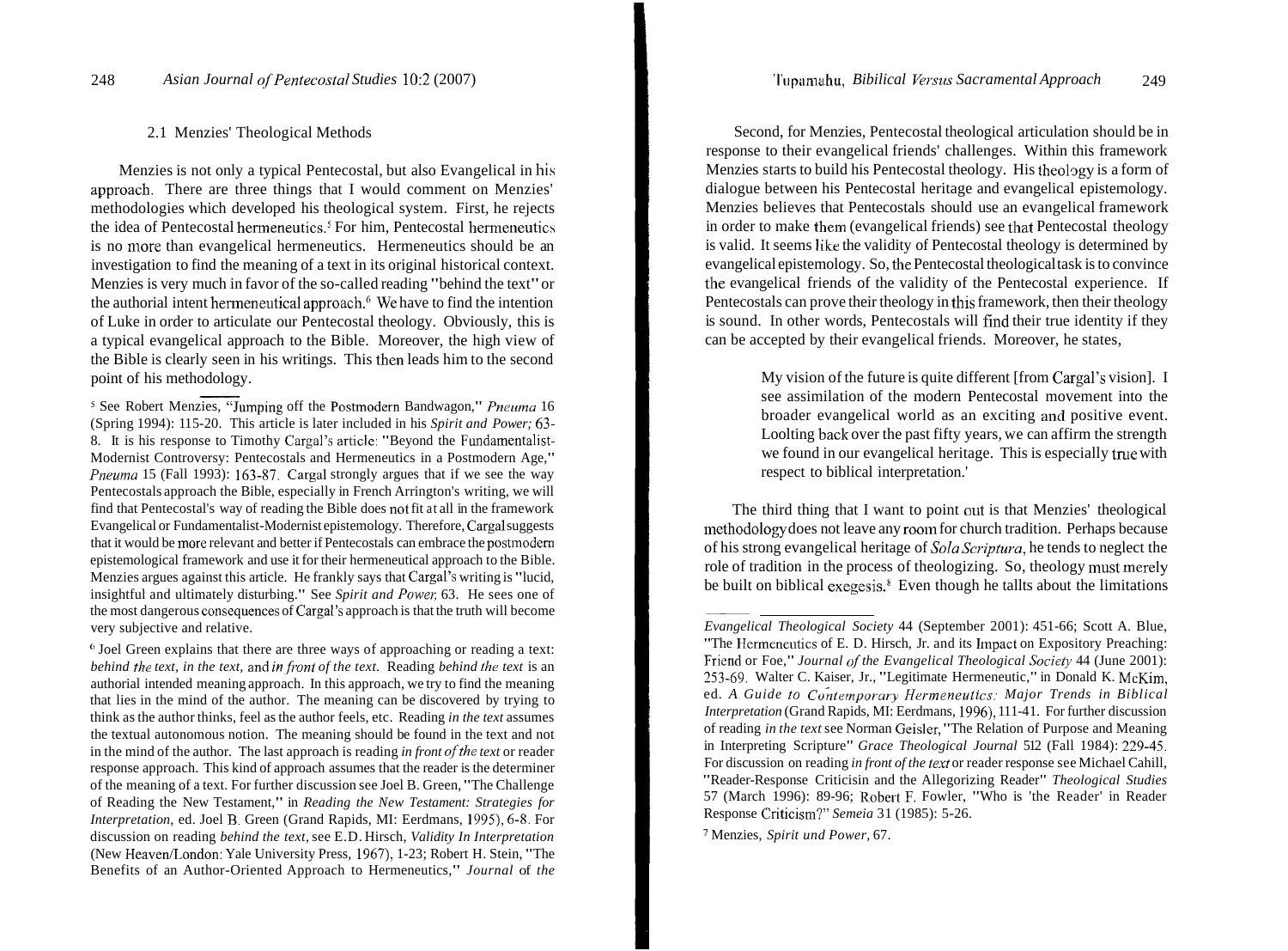of biblical theology and affirms the role of systematic theology in formulating a theological system, he still does not affirm the importance of .church tradition. I think that Menzies sees systematic theology as no more than synthesizing *all* biblical data in answering our modern questions.<sup>9</sup> Biblical theology, for Menzies, is a field that sees the individual books in the bible as independent from one another, i.e., Pauline theology or Lukan theology, and so on.

# 2.2 Menzies' Theological Affirmations

Having stated his theological methods, let me examine his theological position on the relationship between baptism in the Holy Spirit and speaking in tongues. In this part I will examine several theological affirmations of Menzies that have been great contributions to current biblical studies as well as to Pentecostal studies.

First, he strongly affirms the distinctiveness of Lukan pneumatology. After exegeting biblical texts, especially Lukan materials, Menzies came to the conclusion that the Lukan view of the concept of endowment of the Spirit does not have soteriological significance, which is of course against the influential work of Dunn.<sup>10</sup> For Menzies, Luke in his narratives depicted the Spirit as the source of power "which enables God's servants to fulfill their divinely appointed tasks."" Thus, the whole system in Menzies' theology of baptism in the Holy Spirit is built on Lukan pneumatology.<sup>12</sup>

Luke's Theology is indeed different from that of Paul. Luke not only fails to refer to soteriological aspects of the Spirit's work, his narrative presupposes a pneumatology that does not include this dimension (e.g. Luke 11 : 13; Acts 8:4-25; 18:24-19:7). Of course a detailed examination of Luke's two volume work would be required to defend this assertion.<sup>13</sup>

Menzies strongly argues that Luke is an independent theologian. His theology must not be determined by Paul or other writers in the Bible, but he adds that Lukan theology should be "*complementary*" to that of Paul.<sup>14</sup> Furthermore, he seems to see the interaction between Evangelicals and Pentecostals as the interaction between Paul and Luke. On one hand, Evangelicals see baptism in the Holy Spirit from a Pauline perspective. On the other hand, Pentecostals see baptism in the Holy Spirit through the eyes of Lukan theology.

Second, he believes in the initial evidence doctrine of classical Pentecostals. As I have stated above, Menzies' position is representative of a classical Pentecostal theological understanding. Menzies strongly maintains the idea that *glossolalia* is the physical initial evidence of the baptism in the Holy Spirit. In defending this doctrine, it is interesting that he thinks that biblical theology is not enough to explain this theological formulation. For him, there is a twofold problem when we try to build this doctrine on biblical theology. First, the evidence that we have in the Lukan accounts is not uniform. The second problem is that it is not really clear that the Lukan account on speaking in tongues is a normative doctrine.<sup>15</sup> Therefore, he begins to open his eyes to the contribution of systematic theology. We need to remember that for him systematic theology is an effort to see the relationship between authors of the Bible. He states,

> I have argued that the doctrine of 'tongues as initial evidence,' although not explicitly found in the New Testament, is an appropriate inference drawn from the prophetic character of Pentecostal gift and the evidential character of tongues speech. Although tongues-speech, as a form of inspired or prophetic speech, is integral to Pentecostal gift, Paul makes a significant

If we carefully read his "Evidential Tongues: The Essay on Theological Method," *Asian Journal ofPentecostal Studies* 1 (1998), 11 1-23, we will find that the whole discussion is actually hermeneutical methods and not "theological" methods in a broad sense. Why is this? I think primarily it is because his presupposition that theology should be built merely on the basis of biblical account.

<sup>&</sup>lt;sup>9</sup> For further discussion see ibid, 126-30.

<sup>&</sup>lt;sup>10</sup> Cf. James D. Dunn, *Baptism in the Spivit: A Re-examination of the New Testament Teaching on the Gift of the Spirit in Relation to Pentecostalism Today* (London: SCM Press, 1970).

l1 Menzies, *Empoweredfor Witness,* 202. Actually Menzies' thesis has been challenged by Max Turner. Turner sees the Spirit of Prophecy in the book of Acts has a strong soteriological and rather than missiological significance. See the complete discussion in Max Turner, *The Holy Spivit and Spiritual Gifts: Then and Now* (Carlisle: Paternoster, 1996). He wrote an essay recently and again criticized Menzies' exegetical and theological idea. See Max Turner, "The Spirit and Salvation in Luke-Acts," in Graham N. Stanton, Bruce W. Longenecker, and

Stephen C. Barton, eds. *The Holy Spirit and Chvistian Origins: Essays in Honor ofJames D.G. Dunn* (Grand Rapids, *MI:* Eerdmans, 2004), 103-16.

**l2** See Menzies, *Spivit and Powel;* 47-61.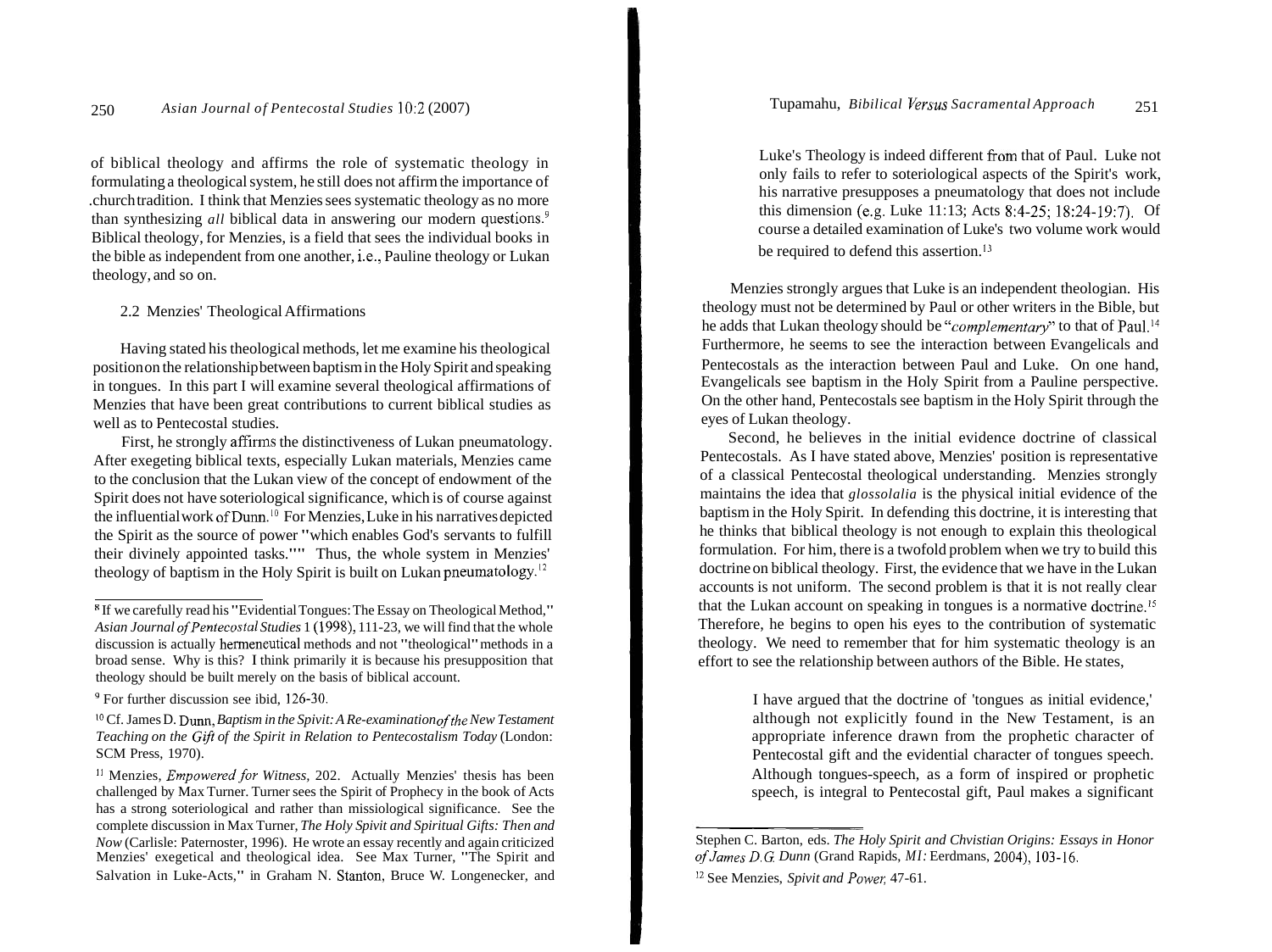contribution to the discussion by highlighting it potentially universal character.)"

Thirdly, I think I need to examine his understanding of the doctrine of subsequence in relation to his polemic argumentations against Gordon Fee. Fee, in his book *Gospel and Spirit,* strongly challenges the Pentecostal idea that baptism in the Holy Spirit is a separate experience after conversion.<sup>17</sup> Fee basically says that Pentecostals simply base their theology on the narrative account in the book of Acts without being able to show that those narratives are intended to be normative. This issue is known as the so-called historical precedent issue<sup>18</sup> to find a normative theology in the book of Acts. And for Fee, Pentecostals are not able to provide a nonnative pattern of tongues in Acts. Therefore, "this leads Fee to reject the traditional Pentecostal position."" The issue is more hermeneutical rather than theological. Menzies strongly reacts against Fee's position that the baptism in the Holy Spirit is not distinct from conversion not based on the historical precedent in the book of Acts. Menzies sees this challenge as an extremely serious problem for it touches the very heart of Pentecostal theology.20 Fee's "essential message is that Pentecostals have, in terms of theology, nothing new to offer the broader evangelical world."2'

In order to answer that challenge, once again Menzies emphasizes the distinctiveness of Lulcan pneumatology. According to Menzies, the doctrine

<sup>15</sup> Menzies, *Spirit and Power*, 123.

<sup>16</sup> Ibid. 127. Thus. we can see here that Paul contributed the universal character of prophetic speech and Luke contributed the prophetic character of tongue. When we combine them, we can still build the doctrine of initial evidence. This is Menzies' argument from systematic theology perspective. This, of course, is still a strict form of *Sola Scriptura* approach to systematic theology.

<sup>17</sup> Gordon Fee, *Gospel and Spirit: Issues in New Testament Hermeneutics* (Peabody, MA: Hendrickson, 1991). Cf. Gordon Fee, "Hermeneutics and Historical Precedent --AMajor problem in Pentecostal Hermeneutics," in R.P. Spittler, ed. *Perspective, on New Pentecostalism* (Grand Rapids, MI: Baker, 1976), 118-32; Gordon Fec, "Baptism in the Holy Spirit: The issue of Separability and Subsequence," *Pneuma* 712 (1985): 87-99.

of subsequence must be built on Lukan intentionality. He further states, "For if our description of Luke's distinctive pneumatology is accurate, then Luke's intent to teach a Spirit-baptism distinct from conversion for empowering is easily demonstrated."<sup>22</sup> Moreover, Menzies argues that Lukan redactional effort in Luke 11:1-13 by adding the word "Holy Spirit" to the hypothetical Q shows that he seems to anticipate the post resurrection experience of the church, which is the day of Pentecost.<sup>23</sup> Since it is assumed that the Lukan community was Christian, the promise of the Holy Spirit here cannot be understood as a soteriological gift.<sup>24</sup> Furthermore, "Luke's usage elsewhere indicates that he viewed the gift of the Holy Spirit in Luke 11:13b as an enduement of prophetic power."<sup>25</sup> So for Menzies, this redactional action of Luke shows that he wants to encourage his community, which is composed of post-Pentecost disciples, to ask for the gift of Spirit that will enable tliem to be effective witness. $26$ 

There are three main theological affirmations: distinctiveness of Lukan pneumatology, initial evidence, and the doctrine of subsequence that we can see in Menzies' writings. These three theological tenets, of course, are strongly emphasized by most classical Pentecostals.

Since Menzies is able to articulate those Pentecostal theologica! tenets in a biblical theology approach, then in that sense, he has been a good representative of the classical Pentecostal position. We need to appreciate what he has done as a significant contribution to Pentecostal theologies. Now let us see Simon Chan and his theological method on liow to approach Pentecostal theology and experience.

#### 3. Simon K. H. Chan: A Brief Description of His Life

Simon Chan is now recognized as a leading scholar in the area of spiritual theology. He got his Ph.D. from Cambridge University. He is an Earnest Lau Professor of Systematic Theology at Trinity Theological College, in Singapore. Presently he is the editor of *Trinity Theological Journal* and an ordained minister with Singapore Assemblies of God. In the area of Spiritual Theology, Chan is considered as one of the most

**l3** Ibid., 52.

l4 Ibid., 144.

<sup>&</sup>lt;sup>18</sup> This issue has been also addressed by Roger Stronstad in "The Biblical Precedent" for Historical Precedent," *Paraclete* 27 (Summer 1993): 1-10. See also the responsc and clarification of Fee in "Response to Roger Stronstad's 'The Biblical Precedent for the Historical Precedent'," *Paraclete* 27 (Fall 1993): 15-9.

<sup>&</sup>lt;sup>19</sup> Menzies, *Spirit and Power*, 110

**<sup>20</sup>**Ibid.

**<sup>21</sup>**Ibid.

 $22$  Ibid.; 115.

**<sup>23</sup>** Ibid., 116.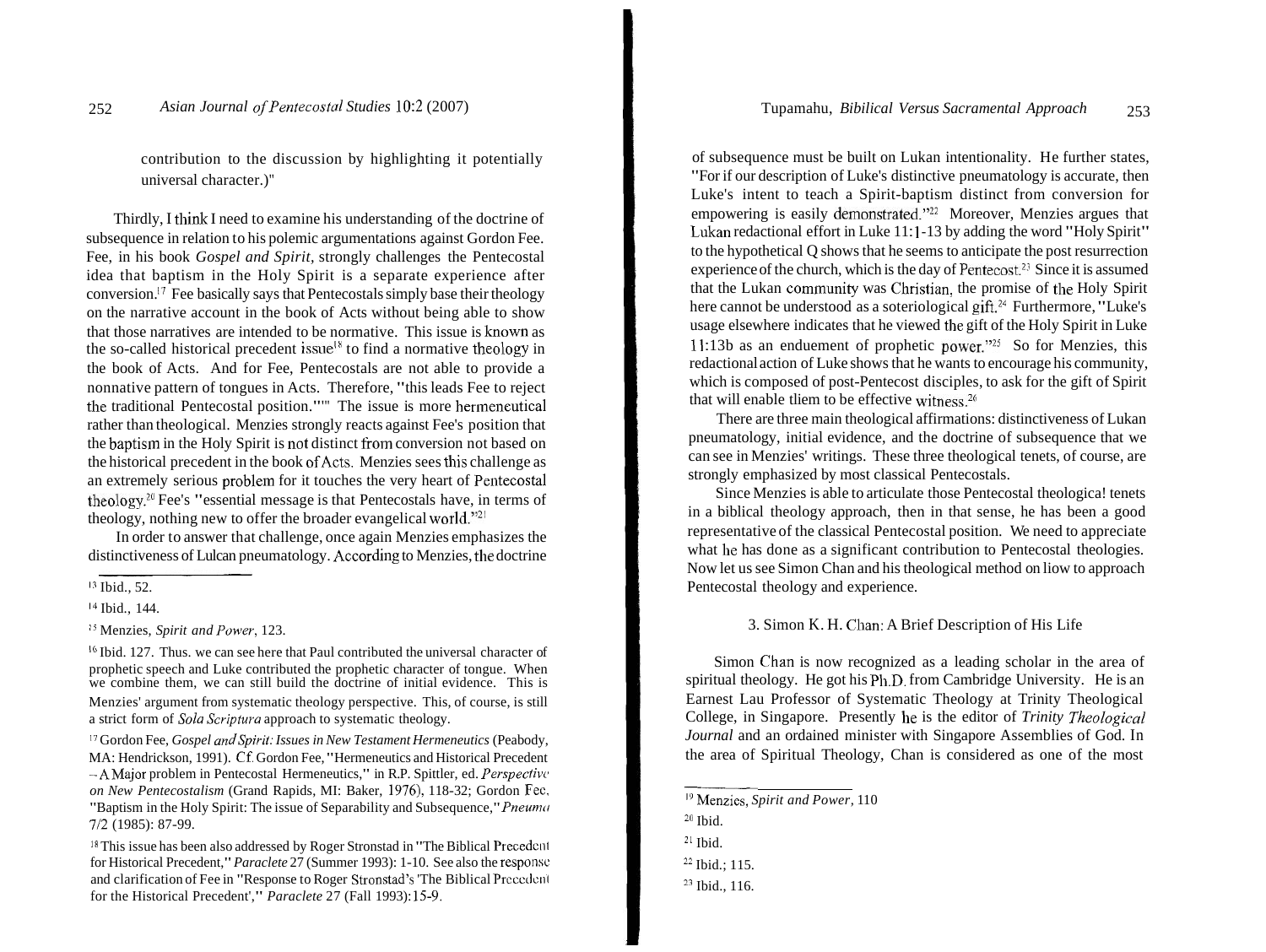prominent contemporary scholars, beside Richard Foster, Robert Mulholland, Dallas Willard, Marjorie Thompson, et. al.27

## 3.1 Chan's Theological Methods

There are several things that Chan emphasizes in his theological methods. First, Chan believes that tradition has to play a significant role in the process of theologizing. Doing Pentecostal theology should not be based on the Bible only, but also on the variety of interpretations of the Bible throughout church history. Therefore, beside exegeting the text of the Bible, he strongly challenges Pentecostals to do their traditioning process by engaging with other Christian traditions.<sup>28</sup> Pentecostals have to find their roots in a broad Christian tradition. For Chan, classical Pentecostals in general tend to be very anti-tradition. They do not want to bind themselves to the past but they want to have new things. Chan observes that the language of "newness" has become very popular among Pentecostals today. Therefore he says that Pentecostals are "traditional in an unconscious way."<sup>29</sup> The other problem in the process of traditioning in Pentecostalism, according to Chan, is that "it is oral rather than written."<sup>30</sup> When people begin to reflect on something and conceptualize something, Chan sees that there is a sort of fear of losing dynamism among them. But Chan strongly argues,

<sup>26</sup> Ibid.

 $27$  See Glen A. Scorgie, "Hermeneutics and the Meditative Use of Scripture: The Case for a Baptized Imagination" *Journal of the Evangelical Theological Society* 4412 (June 2001): 276. Cf. Clark Pinnock, review of *Spiritual Theology: A Systematic Study of the Christian Life, by Simon Chan, available in http://* www.mcmaster.ca/mitm/2-rl.htm [Accessed on September 18, 2005]. Pinnock states, "It is a wonderful book *[Spiritual Theology]* on the subject and supplements admirably the work of other devotional writers. For example, 1 myself love Richard Foster and Henri Nouwen in particular, but I found that Chan brought morc theological analysis and substance into play. The book is fully documented across the whole range of devotional classics, studies of spirituality, and contemporary theology. I know of no book which is as informed and helpful on these matters as this one is. Chan is conversant with spiritual writers of every school and commends practices of every tradition."

... despite the apprehension about theological reflection, Pentecostals still need to reflect and theologize if they are to ensure that Pentecostal reality is to be bequeathed to the next generation basically intact. If the first ten years represent the heart of Pentecostalism we need to find out why and how it could be recaptured the heart of Pentecostal for subsequent generations.<sup>31</sup>

Thus, Chan believes that a traditioning process is extremely important for a movement like the Pentecostal movement. If Pentecostals fail to reflect theologically on what they experience, then there is a danger of losing its value in the coming generations.

The first method then logically leads him to the second theological method, which is the importance of the church as a community of believers in building theology because, for him, "traditioning is by nature a communal affair."<sup>32</sup> Chan affirms the role of the community of believers in the process of theologizing and analyzing the Bible.33 The text of the Bible is not to be individually interpreted. Chan states,

*<sup>28</sup>*Simon Chan, *Pentecostal Theology and the Christian Spirituality Tradition,*  Journal of Pentecostal Supplement Series 2 1 (New York: Sheffield, 2003), chapter 1.

<sup>29</sup> Ibid., 23.

 $30$  Ibid.

 $<sup>31</sup>$  Ibid., 24.</sup>

<sup>33</sup> For further discussion on the role of the community see Simon Chan, "The Church and the Development of Doctrine," *Journal ofPentecostal Theology* 1311 (2004): 55-77. This is a very interesting article that was originaliy presented in his inaugural lecture at Trinity on 3 October 2002. In this article, Chan strongly argues that the church plays an important role in the development of the dogma. He mentions that the weakness of Thomas Oden and D. H. Williams' approach is that even though they put both church tradition and the scripture as the authorities instead of *Sola Scriptura,* but it is too narrowly limited to the patristic church. Besides these two Protestant theologians. Chan also sees that some of Pentecostal theologians, such as Amos Yong, Dale Irvin, Frank Macchia and Ralph Del Colle, have articulated the role of the church in the development of doctrine in relation to the role of the Spirit. Chan states, "Yet if the promising works of these Pentecostals (which have already moved beyond the static doctrines of scholastic evangelicalism) are to contribute to the further progress of dogma so that one day the Church achieves' unity of faith', the ecclesiological issue cannot be bypassed. However, it will have to be an ecclesiology that is intimately linked to

 $24$  Ibid., 117.

**ZS** Ibid.

 $32$  Ibid., 17.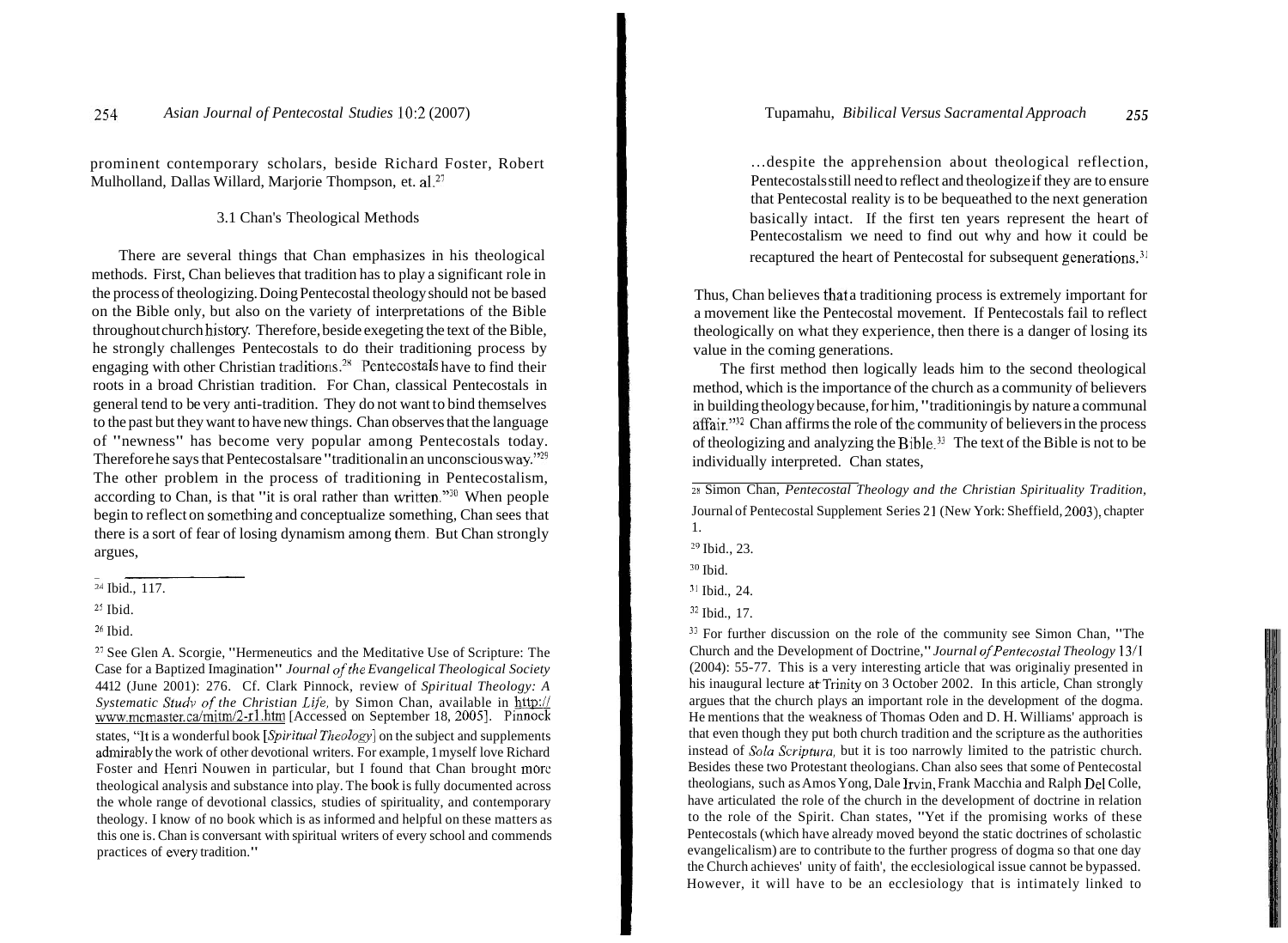Conservative Christians have tended to understand interpretation as involving a one-way process centering on the text, as if there is a single, independent meaning in there waiting to be discovered, which once discovered, will decisively settle the issue What the canonical approach has helped us to see is that meaning arises from the interaction of Scripture and the interpretive community. $^{34}$ 

The community is the determiner of the meaning of the text. For him, the spirit of Protestantism has made the scripture more personal.<sup>35</sup> He strongly suggests that Christians should let the church or the community of believers determine the meaning of the text." For him, "the failure to recognize the critical role of the community in the interpretive process is one of the inain reasons why biblical scholars on both sides of the debate over tongues and the doctrine of subsequence are not anywhere nearer to resolving the issues."37

Thirdly. unlike Menzies, he maintains that we have to emphasize the unity of the Bible more. He calls this the canonical approach. For him, we must not build a theology only on one particular author of the Bible. This, of course, refers to Menzies' approach that sees Pentecostal theology only from a Lukan perspective. Chan, in disagreement with Menzies, says, "We will, therefore, have to begin with a broader and more integrated biblical understanding of Spirit-baptism than what the Lukan narrative provides."<sup>38</sup>

These are three inain theological methods that we clearly can see in Chan's writings. Because he is a systematic theologian, 1 think that we can really understand why he tries to build his theology from a broad perspective. Let us see how he explains Pentecostal theology from this broad perspective.

# 3.2 Chan's Theological Affirmations

Simon Chan is a very creative theologian. He is able to articulate clearly Pentecostal theology from a different and broader perspective than what Menzies has done. Let us see some of his theological affirmations with respect to baptism in the Holy Spirit.

First, just as Menzies believes, Chan also believes in the so-called initial evidence. As I have stated above, Chan does not build his theology on one particular author in the Bible. For Chan, the whole issue of "initial evidence," can be settled if we can show that there is a relationship between speaking in tongues and baptism in the Holy Spirit. If there is no relationship between them, then the doctrine of initial evidence will fall apart.?" Therefore, he prefers to see the doctrine of initial evidence from several different perspectives, such as biblical, theological, and cultural-linguistic. This approach, of course, is a lot broader than mere biblical cxegesis. From a biblical perspective, Chan investigates biblical authors one by one and sees their intention.-"' After examining Matthcw, Mark, Luke, John, Paul and other biblical writers, Chan comes to the conclusion that baptism in the Holy Spirit has a far richer meaning than what is represented by Lukan writings. He argues, "A Lukan theology of the Spirit, if we follow Schweizer and Menzies, does not provide an adequate basis for a Pentecostal theology." $4^1$  Furthermore, Chan believes that if the baptism in the Holy Spirit is understood as power, then that power would only be the result of a "revelational encounter with the triune God."42

pneumatology. To the extent that the link betwcen Spirit and Church is weak, the result will be a weakened view of dogma" (see  $61$ ). So what is his theological proposal in handling this problem? He sees the importance of the church wherin he argues that we need to see the church as a "divine-humanity" entity that existed prior to the creation (as the body of Christ). The church connects the creation with Christ, the second person in the Godhead. Because the church is divine and human, she is also authoritative in the developmental process of doctrine. Besides that, he also acknowledges the role of the Holy Spirit and the interpretive community.

**l4** Chan, *Pentecostal Theology,* 43.

<sup>&</sup>lt;sup>35</sup> See Simon Chan, *Spiritual Theology: A Systematic Study of the Christian Life* (Downers Grove, IL: Intervarsity Press, 1998), 114-21.

<sup>&#</sup>x27;"bid

<sup>37</sup> Chan, *Pentecostal Theology,* 45. For further discussion on Chan's ecclesiology see *Szmon Chan, "Mother. Church: Toward a Pentecostal Ecclesiology,* " *Pneuma 22/2 (Fall 2000). 177-208.* 

 $38$  Ibtd., 46.

 $^{39}$  Ibid., 45.

<sup>40</sup>At this point I do not agree with John B. Carpenter's strong charge that Chan is a theologian that promotes a "reader response" hermeneutics. See John B. Carpenter, "Genuine Pentecostal Traditioning: Rooting Pentecostalism in its Evangelical Soil: A Reply to Simon Chan" *Asian Journal of Pentecostal Studies*  $6/2$  (January 2003): 309-10, especially note 21. It is true that he emphasizes the role of community in the process of interpretation. But it is not like what Carpenter describes. Carpenter sees Chan as a theologian that does not care about the intent of the authors of the Bible. I think Carpenter has misunderstood him. What Chan means is that biblical exegesisperse is not enough for building a dogma or theology.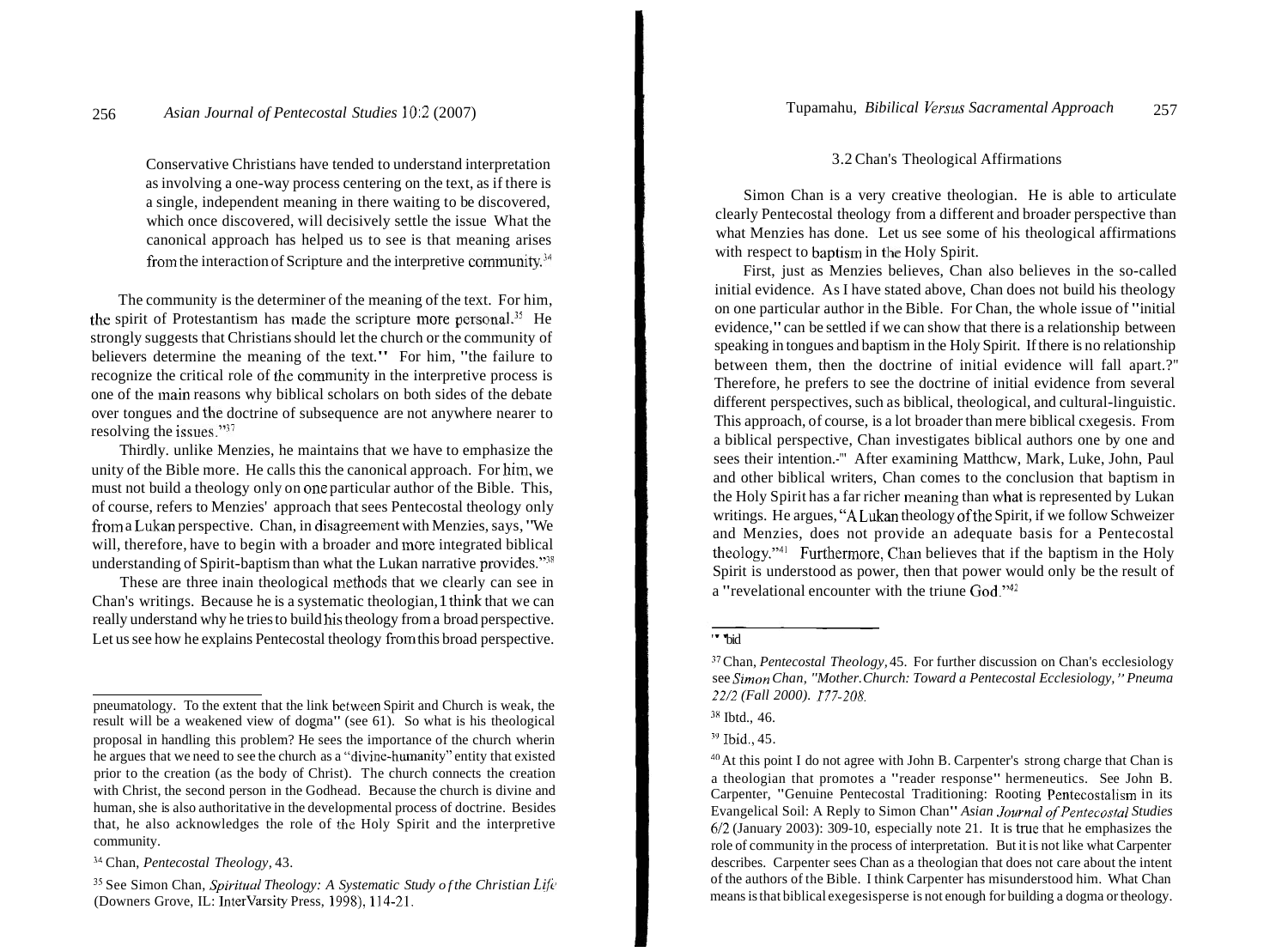Furthermore, from a theological perspective, Chan believes that Pentecostals have to find a theological explanation of the relationship between baptism in the Holy Spirit and speaking in tongues. At this point we can clearly see Chan's sacramental theology of baptism in the Holy Spirit. Chan, along with Frank Macchia,<sup>43</sup> Clark Pinnock,<sup>44</sup> and Kilian McDonnell,<sup>45</sup> believes that the phenomenon of speaking in tongues and its relationship with Spirit-baptism should be understood in the sacramental perspective. Chan argues, "... a connection can be made between tongues as a sign and the presence of the Spirit as the thing signified from a sacramental perspective."<sup>46</sup> Speaking in tongues symbolizes a spiritual reality, which is baptism in the Holy Spirit.

Moreover, in response to Macchia's understanding of speaking in tongues as a sacrament, Chan divides it into two different categories: tongues as sign of spirit-baptism and tongues as prayer.

> The distinction between tongues as evidence and as gift in the assembly is very much part of the Pentecostal 'tenets of faith'. But what is important is that the two functions bear substantially different relations to the Spirit. In Spirit-baptism the Spirit is in complete control (evidence by tongues), whereas in the gift of tongues no such entire control is assumed. On the contrary, one may safely assume that its regulation in the public assembly suggests a high degree of human control. $47$

For Chan, tongues as prayer actually fits more in what Macchia says about sacramental theology. Chan then relates it to the Pauline account in Romans 8:26. "The believer in the very act of speaking may be said to realize sacramentally the presence of God."<sup>48</sup> But what about the first kind of tongues (tongues as evidence)? Chan argues that it inust be understood through the doctrine of trinity. Chan sees the doctrine of tongues in terms of the relationship between Father and Son and the Spirit. The communication and realization of trinity is in speaking the Word. He states, "... in speaking the personal identities of Father and Son are realized."<sup>49</sup> Through language God also has a deep engagement with people. Therefore, if speaking in tongues can be understood as "an overpowering the ophany", $^{50}$ where one has a deep intimacy with God though language, then the effort to seek *the* evidence will not be a problem anymore. Chan strongly states,

> Glossolalia may be compared to the 'gift of tears.' The questions to ask, therefore, are not, are there not other signs of sadness that we can look for? Or worse, must one cry in order to be sad? (cf. a similar, equally misplaced question: Must I speak in tongues in order to be filled with the Spirit?) Rather, one simply recognizes a 'necessary' relationship between tears and sadness.. . In brief, if the initial baptism in the Spirit is understood as essentially denoting an experience of deep personal intimacy with the triune God in which the Spirit exercises full control, then it would in fact be quite accurate to see tongues as its natural concomitance or  $e$ vidence. $5<sup>1</sup>$

Thus, it is in the context of intiinate relationship with God that we can ~ clearly see the relationship between speaking in tongues as the sign of the reality of baptism in the Holy Spirit. Chan maintains that *"glossolalia* does not have status of proof."<sup>52</sup> He prefers more to use the word 1 "concomitant" because this word represents the idea of relationship.

Second, Chan also strongly believes in the doctrine of subsequence. But once again the way he approaches this doctrine is totally different from

Theology is broader than biblical exegesis. It does not mean that biblical exegesis is not important. Chan wants to remind Pentecostals that there are many theological problems that cannot be answered simply by exegeting biblical texts.

<sup>&</sup>lt;sup>41</sup> Chan, *Pentecostal Theology*, 49.

**<sup>42</sup>**Ibid.

**J3** See Frank Macchia, "Tongue as a Sign: Towards a Sacramental Understanding of Pentecostal Experience," *Pnezrma* 1511 (Spring 1993): 61-76; Frank Macchia, "Sighs Too Deep for Words: Toward a Theology of Glossolalia," *Journal of Pentecostal Theology 1* (1992): 47-73; Frank Macchia, "Groans too Deep for Words: Towards a Theology of Tongues as Initial Evidence," *Asian Journal of Pentecostal Studies 1* (August 1988): 149-73.

<sup>&</sup>lt;sup>44</sup> See Clark H. Pinnock, *Flame of Love: A Theology of the Holy Spirit* (Downers Grove, IL: InterVarsity Press, 1996), 124-99.

**<sup>45</sup>**See Kilian McDonnell and George T. Montague, *Christian Initiation arldBaptism in the Holy Spirit: Evidence from the first Eight Centuries (Collegeville, MN:* Liturgical Press, 1991).

**<sup>46</sup>**Simon Chan, "The Language Game of Glossolalia, or Making Sense of the 'Initial Evidence''' in Wonsuk Ma and Robert Menzies, eds. *Pentecostalism in*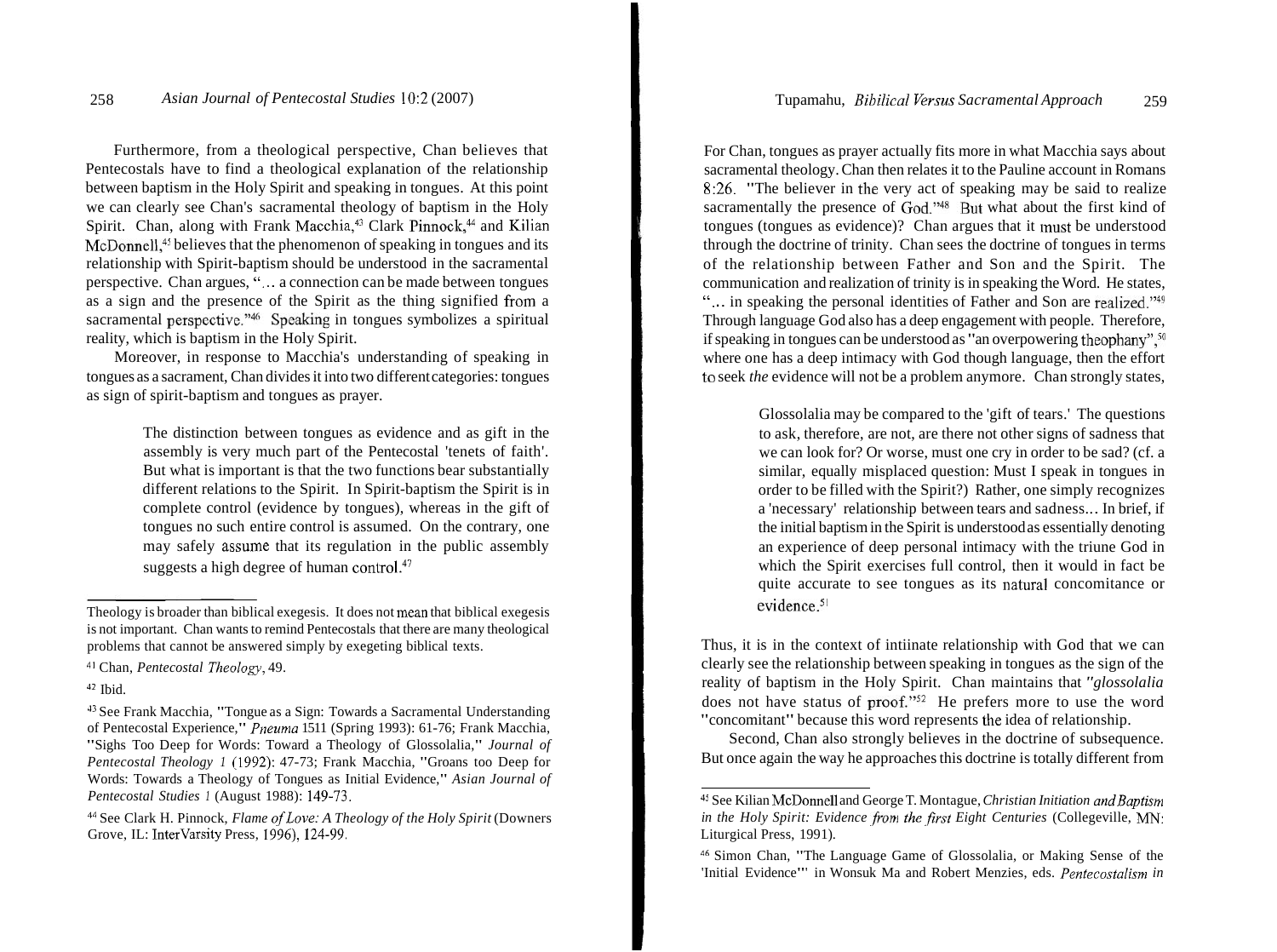what Menzies does." Chan sees that Pentecostals always fail to distinguish between a phenomenological reality and a theological reality.<sup>54</sup> The failure to distinguish between a theological reality and a phenomenological one prevents Pentecostals from understanding other Christian tradition positions, such as the Roman Catholic. Furthermore, for him, "What is phenomenologically different may yet be a theological reality."55 Chan insists that Pentecostals, along with Evangelicals, have a very narrow understanding of conversion. Pentecostals see conversion as a single crisis experience, so whatever experience comes subsequent to it is taken to be theologically distinct.<sup>56</sup> Chan argues, "The problem of the Pentecostal doctrine of subsequence arises precisely because they share a faulty doctrine of conversion with their fcllow-evangelicals." $57$  Pentecostals' old argumentation, according to him, is not theologically adequate to explain the doctrine of subsequence. Conversion and Christian initiation, for Chan, should be understood as a process that follows some stages of spiritual development. "The importance of the doctrine of subsequence is that properly understood it provides basis for sound spiritual development."<sup>58</sup> But Chan insists also that baptism in the Holy Spirit should be strongly related with the concept of sanctification. Therefore, if we put baptism in the Holy Spirit and conversion as one event, then sanctification will lose

**<sup>53</sup>**Chan rejects Menzies' approach because of two reasons. The first reason is that Menzies' method is based on a highly debatable foundation. "It depends very much upon making a clear demarcation between Luke and Paul." For Chan, biblical scholars would surely accept that Lukan pneumatology has strong missiological significance. But to say that there is no soteriological aspect at all, maybe they will not accept it. The second reason is that Menzies' idea of subsequence is based on the separation between sanctification and empowerment for witness. Because Chan believes that power should not be separated from spiritual growth, then to see baptism in the Holy Spirit as pure missiological in its nature will lack "wider contextual grounding as it leaves out dimension of personal relationship."

its distinctiveness character and focus.<sup>59</sup> So how does he explain the doctrine of subsequence?

Chan believes that the distinction between baptism and confirmation in the sacramental tradition churches can provide a sound theological explanation of the doctrine of subsequence. By borrowing the explanation of Yves Congar that confirmation signifies that the Holy Spirit is distinct from the Word: we are baptized into Christ, confirmed by the Spirit, Chan thinks that the idea of subsequence is very important theologically and sacramentally."" By the sacrament of confirmation, the disciples, on the day of Pentecost, were sent as witnesses and founders of the church. Therefore, the baptism in the Holy Spirit must be understood as a Pentecostal version of sacrament of confirmation. He states, "Confirmation clarifies the Pentecostal concept of the 'second work of grace' while interpreting this subsequent 'constitution' by the Spirit within the unified theological reality of Christian initiation.""' So, Chan still believes that baptism in the Holy Spirit should be part of conversion or Christian initiation, of course, in a broader sense than the evangelical understanding of conversion. But at the same time, just as the sacrament of baptisin should be separated from confirmation, within this framework, the importance of the doctrine of subsequence must be affirmed.

#### 4. Evaluation of Both Approaches

Before I move further to the evaluation of these two Pentecostal scholars, let me say some things that we need to consider as preliminary thoughts. It is important for us to remember that theology is not done for God because God does not need theology. Humans are the ones that need theology. As Karl Barth has strongly pointed out, $62$  theology is "our" reflection of who God is and what He has done. Theology is not God himself. Even though the object of theological studies is God, the theology is still our task. Theology is formulated by humans to answer human needs. Thus, since theology is human-made, then theology should not be understood as inerrant. If there is debate and different opinions in theology, it should be seen as a normal thing because there is no such thing as "perfect"

*Context: Essays in Honor of William W. Menzies, Journal of Pentecostal Theology* Suppleinent Series 11 (Sheffield: Sheffield Academic Press, 1997), 86.

<sup>&</sup>lt;sup>47</sup> Ibid., 88.

**<sup>4</sup>X** Ibid.

<sup>4&</sup>quot; Ibid., 89.

 $50$  Ibid., 90.

**<sup>51</sup>**Ibid.

*<sup>52</sup>*Chan, *Pentecostal Theology,* 58.

Therefore, Chan sees Menzies' idea argumentation for the doctrine of subsequence does not make any theological sense. Chan believes that people cannot have power without relationship. "Empowerment, rather, should be understood as a result of spiritual growth." See ibid., 86-7.

**<sup>54</sup>** Chan, *Language Game,* 9 1.

<sup>&</sup>lt;sup>25</sup> Ibid., 91.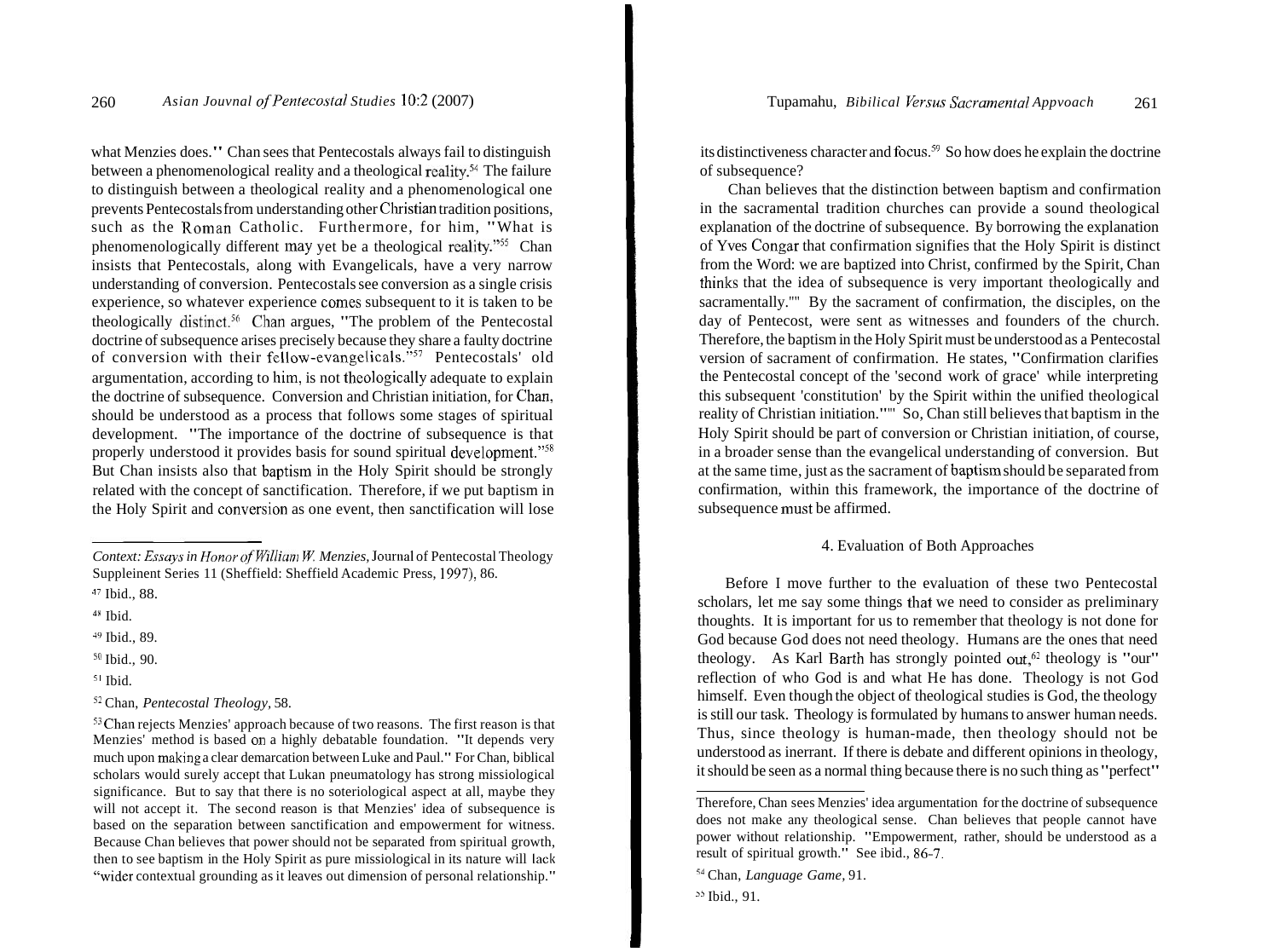or "infallible" theology. Theology must be opened for development and improvement. I believe that "Pentecostal theology" should be understood in this frame of reference. Pentecostal theology is a reflection on God's nature and deeds. Unfortunately, for many years Pentecostals have failed to do this theological task. The main reason for this is perhaps the early Pentecostals had a strong conviction that Jesus was coming soon. This eschatological expectation made them think that there was no more time to think about theology. Russell Spittler has put it in a very interesting statement, "Pentecostals have been better missionaries than theologians." $63$ 

Nevertheless, Frank Macchia has shown that there has been a shift in Pentecostal theological paradigms.<sup>64</sup> But the question remains: whom should this theology address? There are at least two main audiences or "consumers" of Pentecostal theology. Those audiences are external and internal audiences. On one hand, the former one has something to do with the dialogical polemic (fellow Christians) and dialogical apologetic (non-Christians) purposes." But on the other hand, we need to remember that Pentecostal theology is also needed for the sake of Pentecostals themselves. If there is no theological reflection, how can Pentecostals maintain their distinctiveness? I am convinced that we cannot just tell the next Pentecostal generation *what* to believe without telling them *why* we believe it. The "why" task here, of course, can only be provided in a deep and critical theological reflection. It seems to me that the reason why the U.S. Assemblies of God has become, using the term of Cecil M. Robeck, "an emerging magisterium<sup>"66</sup> is because they cannot provide the "why" to the

**<sup>56</sup>**Ibid.

**5R** Ibid.

**<sup>59</sup>**Ibid., 89.

**<sup>60</sup>**Ibid., 90.

**<sup>61</sup>**Ibid.

**<sup>62</sup>**See Karl Barth, *Evangelical Theology: An Introduction* (Grand Rapids, MI: Eerdmans, 1963), 3-14.

**<sup>63</sup>**Russell Spittler, "Suggested Areas for Further Research in Pentecostalism," *Pneuma* 5 (Fall 1983): 39.

**<sup>64</sup>**For further discussion see Frank Macchia, "The Struggle for Global Witness: Shifting Paradigms in Pentecostal Theology," in Murray W. Dempster, Byron D. Klaus, and Douglas Peterson, eds. *The Globalization of Pentecostalism: A Religion Made to Travel* (Oxford: Regnum, 1999), 8-29.

new generation. They end up forcing "unexplained" theologies on their members - AG ministers - to believe. It is interesting because Robeck says,

> The ministers of the Assemblies of God are expected to accept [at least the doctrine of initial physical evidence], without further question or discussion, the 'authentic' interpretation now given to this 'Tradition' by the members of the 'Magisterium'. This 'authentic' interpretation has become tantamount to the 'word of God' "67

It is clear that this happens because they do not know how to explain to this new generation why we believe what we believe. If we do not provide a deep theological reflection to the things that we believe, it will not be surprising that many will surely abandon the Pentecostal doctrine. With this in mind, we can now see the importance of the work of Chan and Menzies. They have played a significant role in the actual formulation of the "why" for the two main distinctive Pentecostal doctrines: initial physical evidence and subsequence. They provide this missing "element" in Pentecostal circles. Let us now evaluate their approaches.

These two scholars, Menzies and Chan, are very creative Pentecostal theologians. Instead ofrepeating their theological understandings, the chart below will briefly show the differences between Chan and Menzies. The explanation of each point can be seen in the descriptions that I have made above.

|                                 | Robert Menzies                                                                                                               | Simon Chan                                                                                                                                                        |
|---------------------------------|------------------------------------------------------------------------------------------------------------------------------|-------------------------------------------------------------------------------------------------------------------------------------------------------------------|
| <b>Target Audience</b>          | <b>Evangelicals</b>                                                                                                          | Mainline churches                                                                                                                                                 |
| <b>Theological Method</b>       | Biblical Exegesis only tpure Sola<br>Scriptures)                                                                             | Biblical Exegesis plus the<br>community of helievers and<br>tradition                                                                                             |
|                                 | Emphasis on Luke - Acts by using Canonical approach<br>historical-grammatical and<br>redactional approach to the<br>Gospels. |                                                                                                                                                                   |
|                                 | biblical <b>I</b><br>Compartmentalization<br>of<br>authors                                                                   | The Bible must be seen as a whole                                                                                                                                 |
| <b>Theological Affirmutions</b> | Buptism in the Holy Spirit is only for<br>empowerment to be winnesses                                                        | Baptism in the Holy Spirit is for both<br>empowerment and<br>Sanctification (or ethical life)                                                                     |
|                                 | Initial evidence is understood by a<br>combination of biblical theology<br>and systematic theology                           | Initial evidence is explained by using<br>sacramental theology with a special<br>emphasis<br>the<br>intimate<br>on.<br>relationship between God and<br>believers. |
|                                 | The doctrine of subsequence is proven<br>by Lukan writings                                                                   | The doctrine of subsequence is<br>explained by using the sacrament<br>of confirmation                                                                             |

**65** One example of Pentecostal theology made to answer challenge and dialogue

**<sup>57</sup>**Chan, *Pentecostal Theology,* 87.